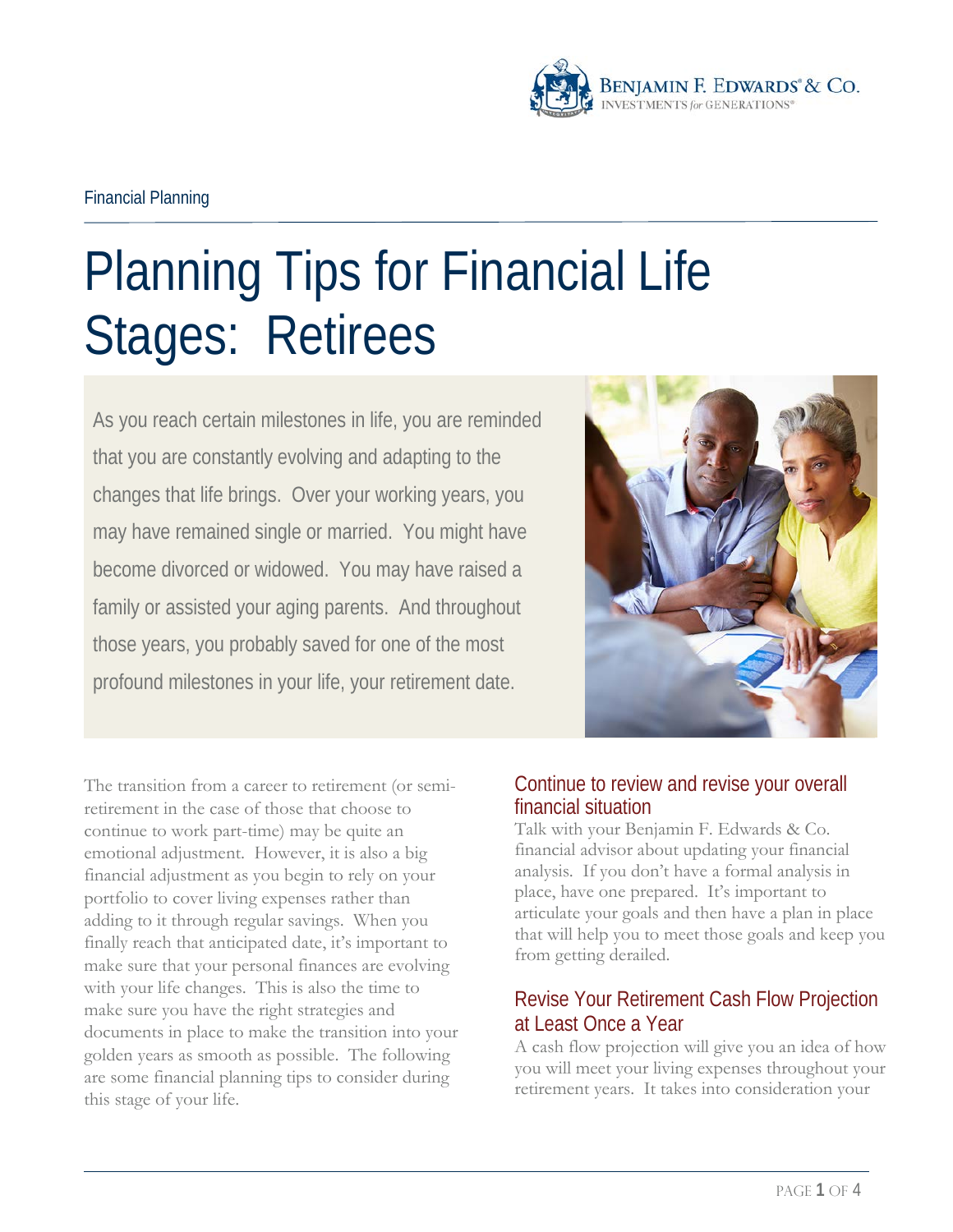

current portfolio and applies an assumed growth rate to those assets. You will need to create a budget in order to determine your projected spending, as well as an expected annual cost of living increase for your retirement years to address issues like inflation or health care needs.

Once these amounts are determined, the calculation can be made to see if you are on track to maintain your desired lifestyle in retirement or if you will need to make adjustments to your plan, such as spending less or working a part-time job to supplement your retirement income.

Keep in mind that the cash flow projection is just an estimate and will not guarantee any particular results in retirement. Nonetheless, it is a handy tool that helps you plan ahead.

## Stick To Your Budget

While there will be some unexpected expenses during your retirement years, it's important to live within your means. Overspending — particularly in the early years of retirement — can erode your portfolio rapidly, possibly resulting in you outliving your portfolio.

#### Consult With Your Financial Advisor and Tax Professional to Create a Tax-Efficient Retirement Income Strategy

It's important to have a plan in place for which portfolio assets to utilize for spending. For example, you may wish to minimize distributions from your tax-deferred accounts (such as IRAs) and draw from your taxable accounts instead in order to reduce your income tax liability. Distributions from tax-deferred accounts are taxed at ordinary income tax rates whereas distributions from taxable accounts may be eligible for taxation at lower, long-term capital gains rates. Because everyone's tax situation is different, it's important

to tailor your retirement income strategy to your unique circumstances.

#### Analyze Your Social Security Benefits **Alternatives**

You are eligible for Social Security retirement benefits at age 62, but if you wait to start drawing benefits, your annual benefit amount increases with every year that you wait. Take a look at your overall retirement income strategy to see when it makes the most sense to start taking your Social Security benefits. You can find more information on Social Security benefits at [www.ssa.gov.](file://BFEHOFS01/HQ/Corporate%20Communications/Sales%20and%20Marketing/Sales%20&%20Marketing%20Reports/Templates/Word/www.ssa.gov)

## Consider Simplifying Your Finances

After a lifetime of job changes and/or moves, you may have accumulated a number of investment, retirement and checking accounts at various places. This can create confusion and extra work, especially as you get older. By consolidating and limiting the number of accounts, you will receive less correspondence and can more easily monitor your finances.

*Clutter and confusion are failures of design, not attributes of information. ~Edward R. Tufte*

Consider rolling over your old employer-sponsored retirement plan to an IRA. Depending on when you plan to start taking distributions from these funds, you may benefit from consolidating your retirement accounts into an IRA. Doing so will simplify the process of calculating required minimum distributions when you reach age 70½. Ask for a copy of our report titled "Rollover IRAs: Maximize the Potential of Your Retirement Savings."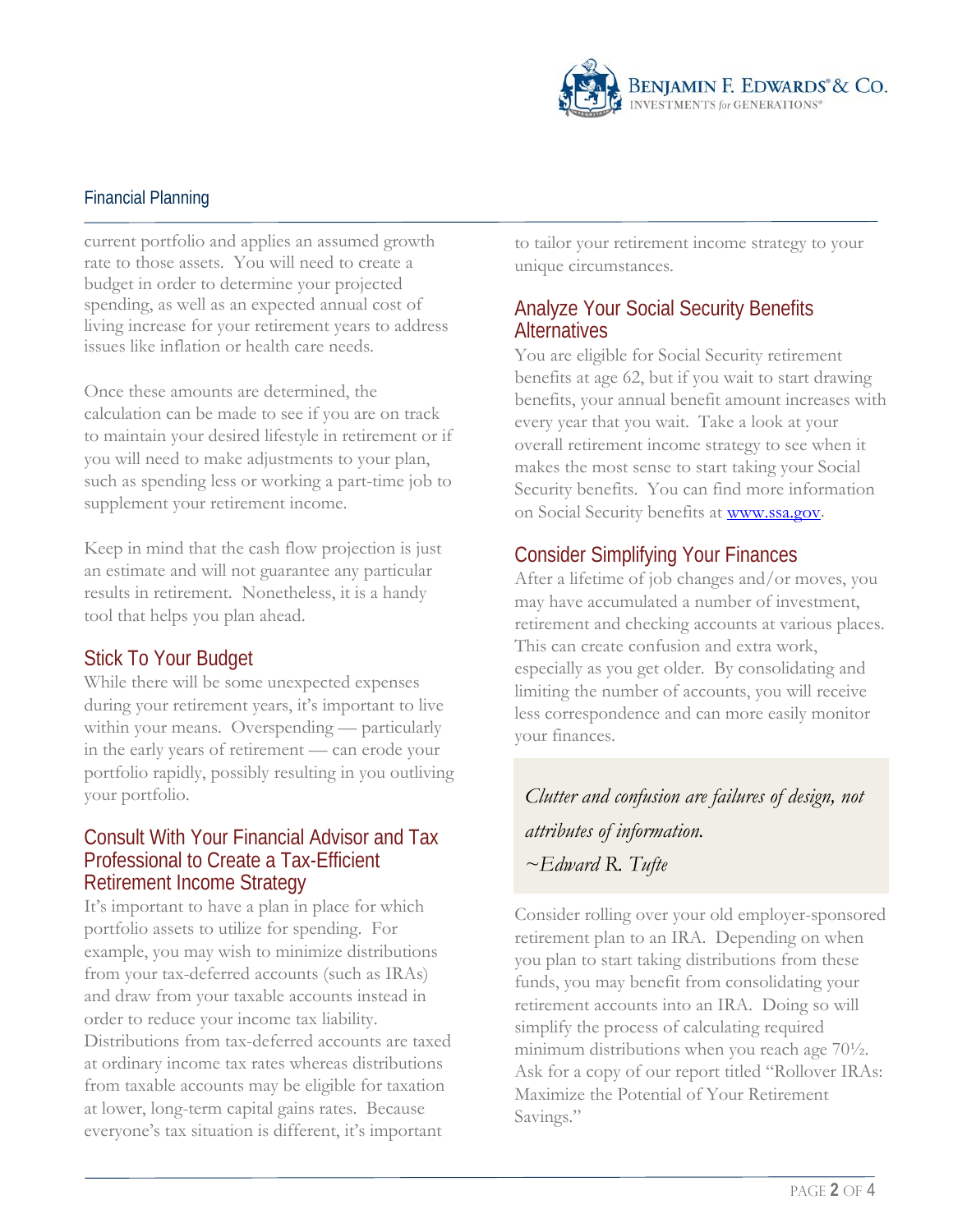

## Review Your Investment Allocation

When you enter retirement, your investment allocation will probably need to be tweaked. While some equity exposure is usually recommended to allow your portfolio to keep pace with inflation, many people will reduce their equity exposure and increase their fixed income holdings in order to preserve principal throughout their retirement. Your investment allocation should match your risk tolerance and time frame for investing.

# Update Your Estate Plan

Make sure that your estate plan reflects your current situation and wishes. Confirm that you have at least the basic estate documents in place to indicate your wishes at your death. During retirement, it's important to have a plan in place not only for your death, but also for incapacitation. As life expectancy grows, so does the likelihood that you might face a mental decline as you approach those later years.

One document that can assist in management of finances during times of mental incapacity is a durable power of attorney. A durable power of attorney is a document where you name another person or persons to act on your behalf in the event of certain circumstances, such as your incapacity. This document allows your agent to act on financial, legal and administrative matters if you are unable to make these decisions for yourself.

If you have a trust, make sure you have named a successor trustee who can continue to manage your investment and financial affairs for assets held in the trust in the event of your incapacity or death. It may also make sense to make your loved ones aware of who our tax, legal and financial advisors are and where to find important documents in case of an emergency. Planning for these potential

situations can save your loved ones legal and emotional difficulties that can arise without proper planning.

## Review Your Life Insurance Policies

Work with your financial advisor to review in-force illustrations of any life insurance policies you have to make sure that the policies are still providing the protection they were intended to provide. Life insurance is a great way to create liquidity after death without having to sell assets. If you need additional life insurance for estate tax or legacy purposes, apply for coverage sooner rather than later, as insurability becomes an issue with age and increasing health concerns.

## Review Annuities

If you own any annuities, review them to determine how they will fit into your overall retirement income or legacy strategy. Your financial advisor and tax professional can explain the pros and cons of both strategies.

# Obtain Long-Term Care Insurance

Don't wait until it's too late to purchase long-term care coverage — apply early in retirement if you don't have a long-term care policy in place already. Long-term care insurance can help to reduce the risk of an expensive long-term care need depleting your assets during your retirement years. There are several types of policies available. Check with your financial advisor to determine what type is bestsuited to your situation.